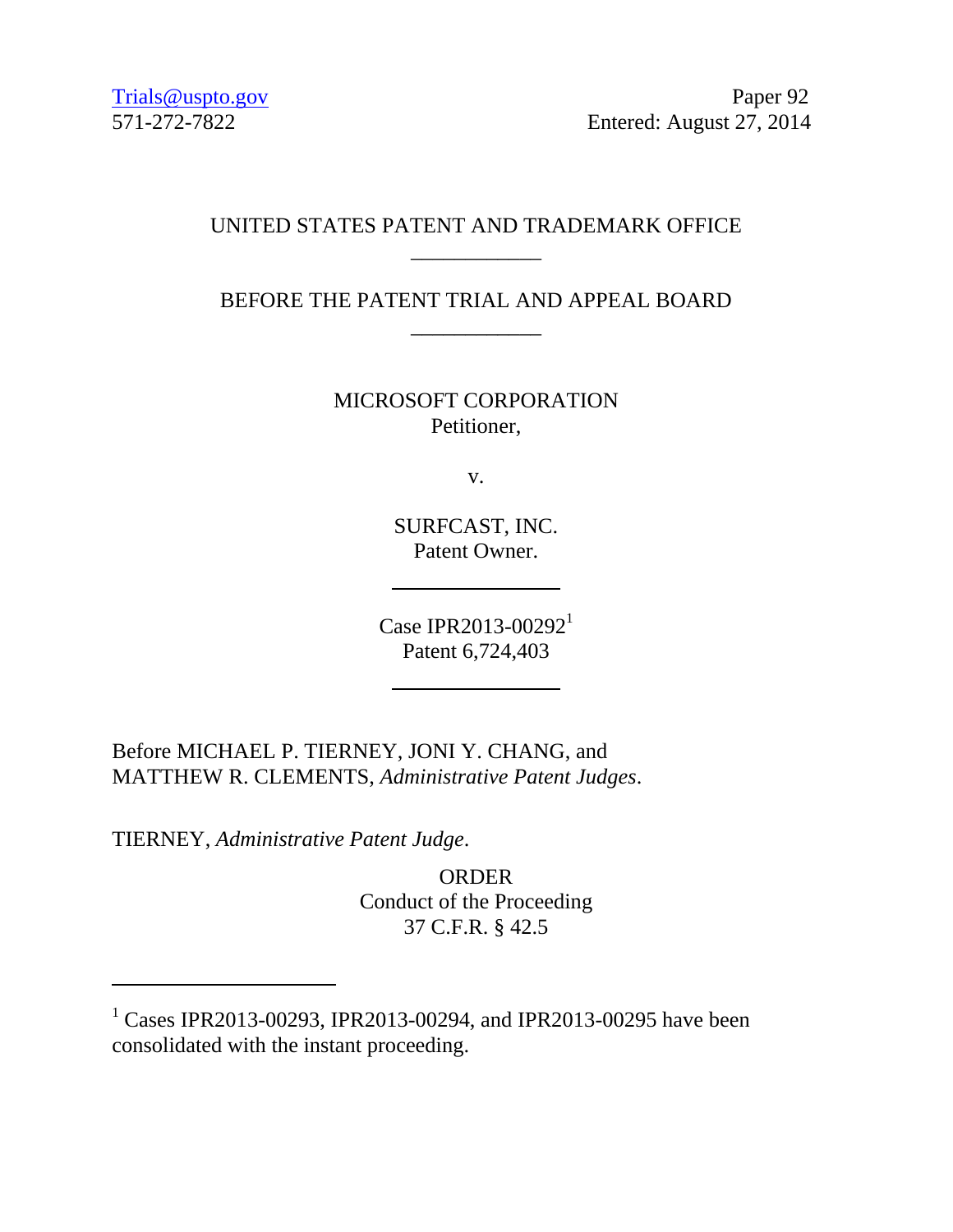## Cases IPR2013-00292, IPR2013-00293, IPR2013-00294, and IPR2013-00295 Patent 6,724,403

A conference call in the above proceeding was held on August 26, 2014, between respective counsel for Petitioner and Patent Owner, and Judges Tierney, Chang and Clements. The purpose of the call was to discuss Patent Owner's request to redact the oral hearing transcript, Paper 90 ("Record of Oral Hearing").

Patent Owner seeks to antedate certain prior art based upon an earlier conception coupled with due diligence to a subsequent constructive reduction to practice. PO Resp., Paper 27. A hearing was held on July 10, 2014. The hearing was open to the public. During the hearing, statements were made regarding several exhibits and the dates identified on the exhibits. Patent Owner seeks to redact the specific dates discussed during the hearing. Specifically, Patent Owner seeks to redact the dates appearing in the hearing record at:

Page 29: line 13; Page 34: lines  $24 - 25$ ; Page 90: line 10; Page 122: line 18; Page 123: lines 3, 5, and 20; and Page 125, line 10.

There is a strong public policy for making all information filed in a quasi-judicial administrative proceeding open to the public, especially in an *inter partes* review which determines the patentability of claims in an issued patent and therefore affects the rights of the public. Under 35 U.S.C. § 316(a)(1), the default standard is that all papers filed in an *inter partes* review are open and available for access by the public.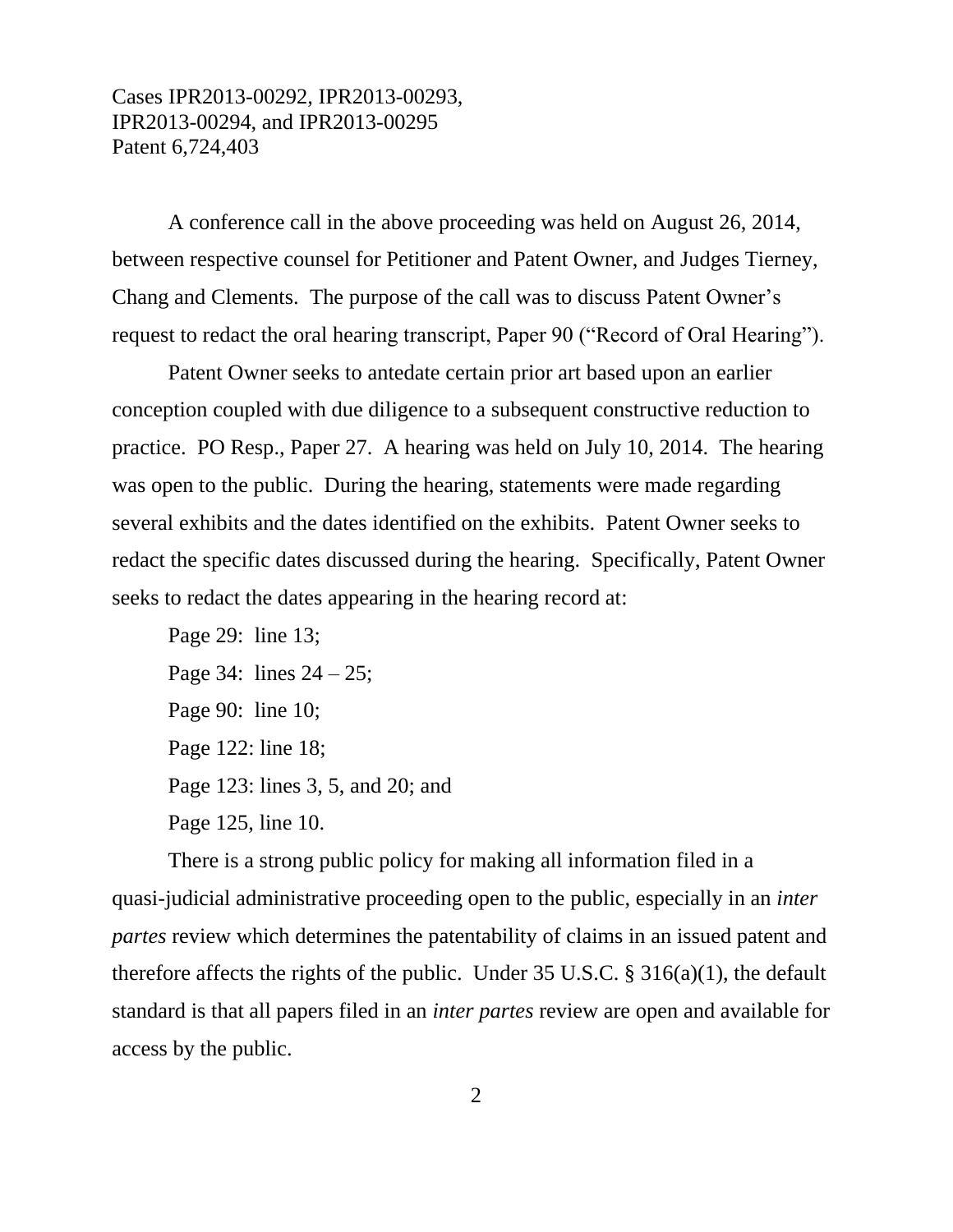Cases IPR2013-00292, IPR2013-00293, IPR2013-00294, and IPR2013-00295 Patent 6,724,403

Consistent with the statutory framework and public policy, we hold that the information identified during the public hearing shall remain in the public domain.

## ORDER

It is

ORDERED that Patent Owner's request to redact the publicly available record is denied.